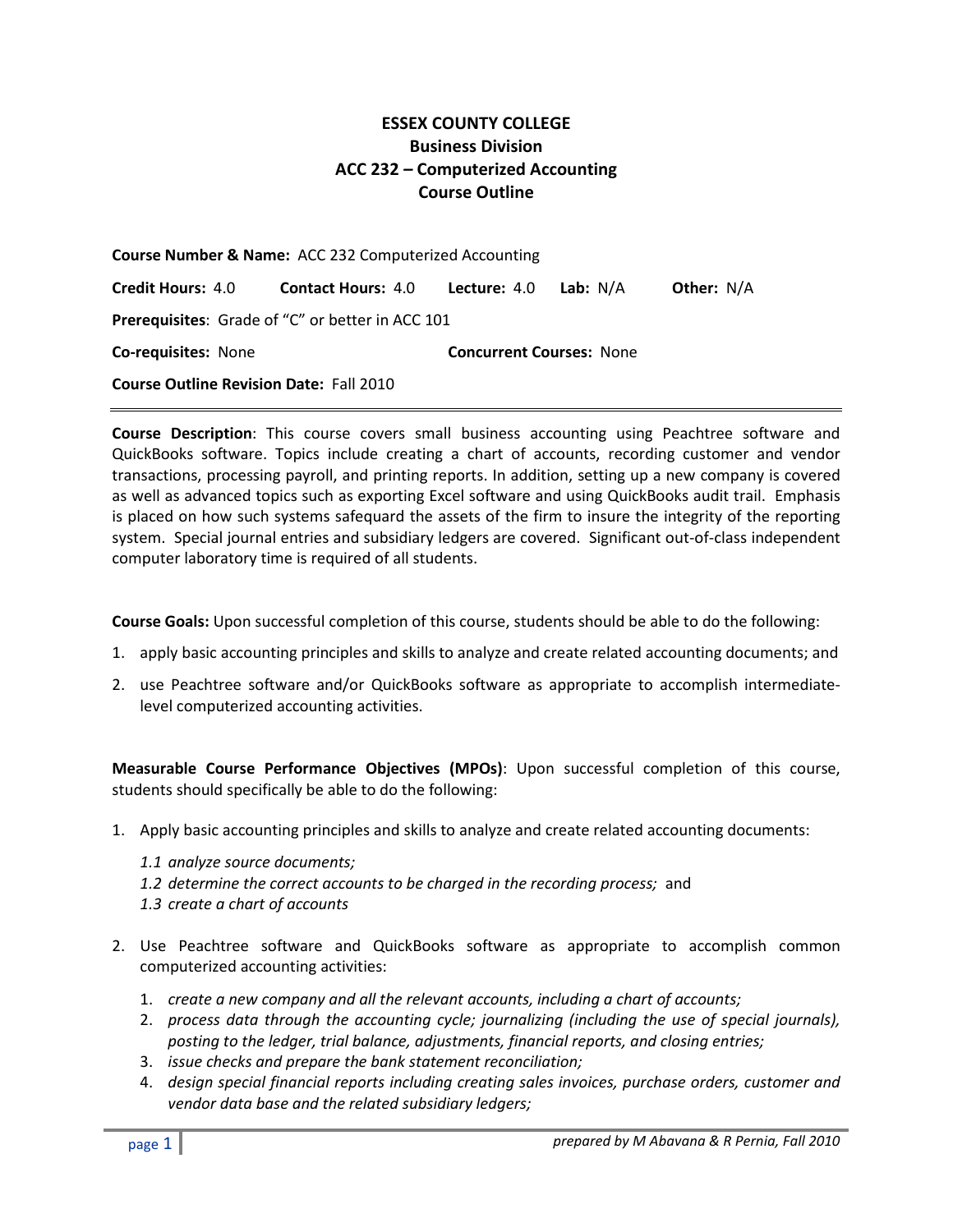## **Measurable Course Performance Objectives (MPOs)** (continued):

- 5. *upkeep maintenance and control of inventory and create all the related reports such as the subsidiary ledger, inventory sheets, price lists, product activity reports, and price assignments;*  and
- 6. *prepare basic payroll reporting*

**Methods of Instruction**: Instruction will consist of lecture, assignments, class discussions, and out-ofclass independent computer work.

**Outcomes Assessment:** Checklist rubrics are used to evaluate the computerized projects for the presence of course objectives. Data is collected and analyzed to determine the level of student performance on these assessment instruments in regards to meeting course objectives. The results of this data analysis are used to guide necessary pedagogical and /or curricular revisions.

**Course Requirements:** All students are required to:

- 1. Maintain regular attendance.
- 2. Complete assigned computer projects in a timely manner
- 3. Take part in class discussion and participate in class exercises.

**Methods of Evaluation:** Final course grades will be computed as follows:

| <b>Grading Components</b>                                                                                                                                                                                                                                                                                                                                                                                             | % of<br>final course grade |
|-----------------------------------------------------------------------------------------------------------------------------------------------------------------------------------------------------------------------------------------------------------------------------------------------------------------------------------------------------------------------------------------------------------------------|----------------------------|
| 2 Computerized Projects using Peachtree Software<br>(due dates specified by the instructor)<br>The Computerized Projects will show evidence of the<br>extent to which students meet course objectives<br>including, but not limited to, identifying and applying<br>concepts, understanding terms and demonstrating<br>evidence of a basic foundation of accounting and<br>mastering Peachtree accounting software.   | 50%                        |
| 2 Computerized Projects using QuickBooks Software<br>(due dates specified by the instructor)<br>The Computerized Projects will show evidence of the<br>extent to which students meet course objectives<br>including, but not limited to, identifying and applying<br>concepts, understanding terms and demonstrating<br>evidence of a basic foundation of accounting and<br>mastering QuickBooks accounting software. | 50%                        |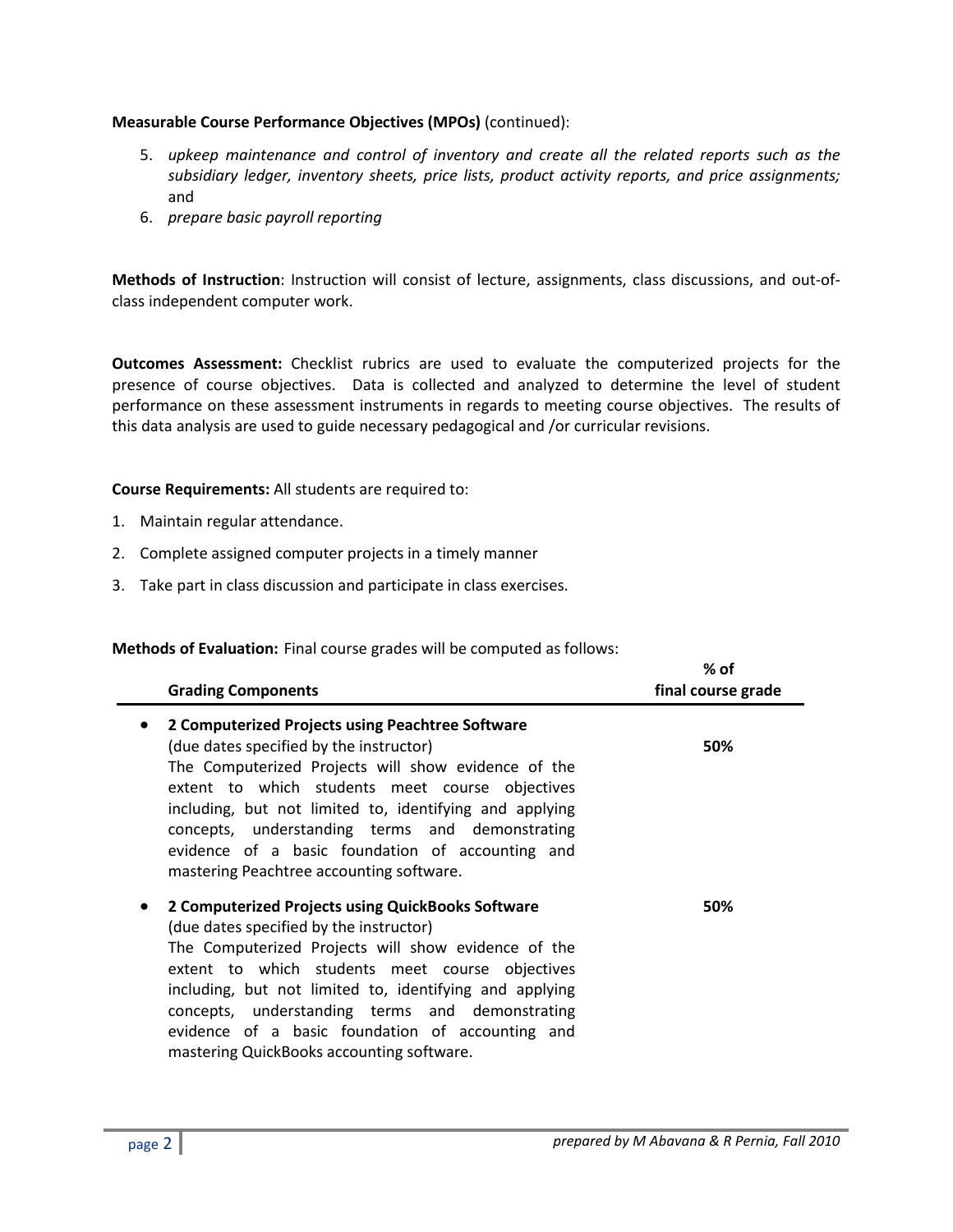**Academic Integrity:** Dishonesty disrupts the search for truth that is inherent in the learning process and so devalues the purpose and the mission of the College. Academic dishonesty includes, but is not limited to, the following:

- plagiarism the failure to acknowledge another writer's words or ideas or to give proper credit to sources of information;
- cheating knowingly obtaining or giving unauthorized information on any test/exam or any other academic assignment;
- interference any interruption of the academic process that prevents others from the proper engagement in learning or teaching; and
- fraud any act or instance of willful deceit or trickery.

Violations of academic integrity will be dealt with by imposing appropriate sanctions. Sanctions for acts of academic dishonesty could include the resubmission of an assignment, failure of the test/exam, failure in the course, probation, suspension from the College, and even expulsion from the College.

**Student Code of Conduct:** All students are expected to conduct themselves as responsible and considerate adults who respect the rights of others. Disruptive behavior will not be tolerated. All students are also expected to attend and be on time for all class meetings. No cell phones or similar electronic devices are permitted in class. Please refer to the Essex County College student handbook, *Lifeline*, for more specific information about the College's Code of Conduct and attendance requirements.